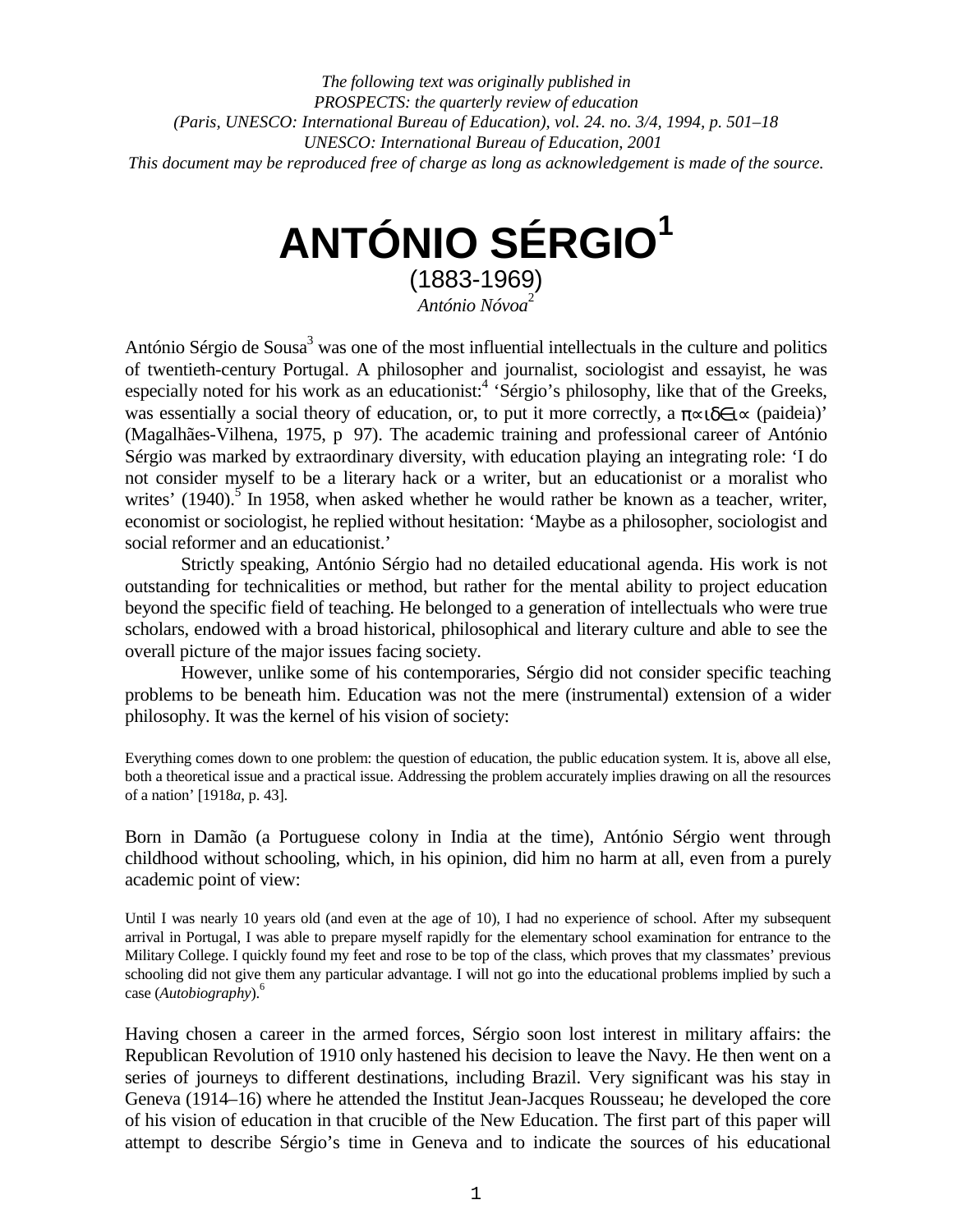thought.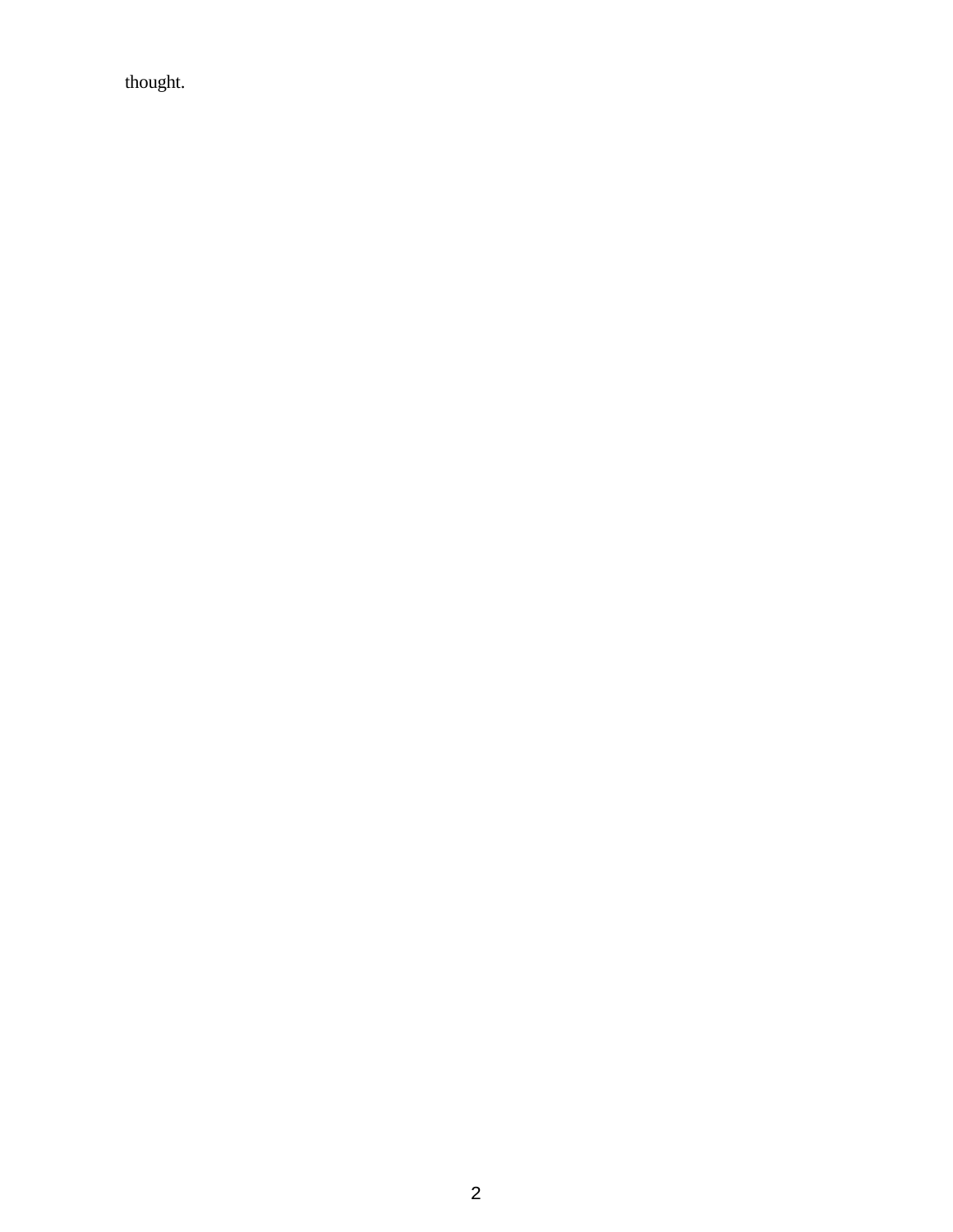At the beginning of the 1920s, Sérgio settled in Portugal, where he had an opportunity to put some of his ideas for reform into practice. At the time, the group to which he belonged, A Seara Nova (New Harvest) exerted considerable influence on culture and politics. Sérgio was Minister of Education for a brief period and played a key role throughout the 'springtime of educational theory', notably as head of the Portuguese section of the International League for the New Education. The second section of this paper will deal with his activities for social reform through education.

In 1926, a military dictatorship was set up in Portugal, a prelude to the authoritarian and totalitarian regime of the 'New State'. Before long, António Sérgio was forced into exile. He worked both in the political opposition and as an essayist, systematizing a set of thoughts that included educational issues. In Portugal in the mid-1930s, education faded as the focus of his civic vocation; this makes Sérgio virtually indistinguishable from the founders of the New Education, for whom by this time education was no longer the launch pad for plans of social regeneration. Nevertheless, concerns of an educational nature still ran just below the surface of his thinking. In the third part of this paper, we will consider this period only in order to try to identify the lasting educational principles that constitute the foundation of Sérgio's work.

The death of António Sérgio in 1969—by coincidence, at the very time when Salazar, the man he had so stubbornly opposed, was himself on his death-bed—marks the end of a generation of intellectuals who saw education not merely as a specialized, professional field, but as the bedrock of the processes of social, economic and political change. The 1974 'Carnation Revolution' opened up a new phase in the history of Portugal, and it is not surprising that it witnessed the development of educational policies claiming Sérgio as their mentor. The final section looks at the relevance of Sérgio's thought in Portugal today.

# **Sérgio at the Institut Jean-Jacques Rousseau**

This school for educational sciences was established in 1912 on the initiative of the Genevan psychologist Edouard Claparède, $\frac{7}{1}$  who arranged for its management to be entrusted to a philosopher from Neuchâtel, Pierre Bovet. It soon owed its fame to the second part of its name, which represented a whole programme in itself: the Institut Jean-Jacques Rousseau.

Between October 1912 and July 1916, just over 100 students attended the Institute, 80 of being foreigners. With its motley gathering of nationalities (sometimes from countries on opposing sides in the First World War), highly varied personal agendas, ages and intellectual levels, experimentation with methods, curricula and examinations and the desire to marry scientific research with harmonious coexistence, it was a world in miniature with a universal vocation imparted by its ambition to lead the field in the movement to reform education, even though, according to Bovet, 'one sometimes finds more cordiality than competence there' (quoted by Lavachery, 1935, p. 19).

Many of the students in those first intakes were content with this. Then along came Sérgio who, with several others, seemed to place intellectual demands on a different scale altogether. This 'student' was no 'disciple', neither when he arrived nor when he left. That does not mean that Sérgio's stay in Geneva was unproductive, and there is no reason to believe that he was disappointed by the experience. In fact, he found himself confirmed in a two-fold conviction: that his ideas on education were not those of an isolated, self-taught individual; and that being self-taught enabled him to see and think more clearly.

António Sérgio and his wife Luísa enrolled for the first time as ordinary students at the Institut Jean-Jacques Rousseau for the summer semester of 1914. Their stay in Geneva was interrupted for an unknown reason (the outbreak of the First World War?), but they enrolled again for the two semesters of the academic year 1915/16. The institute's chronicle welcomes the 'return' of the 'former students'.<sup>8</sup> Sérgio, known there as Mr de Sousa, was clearly not an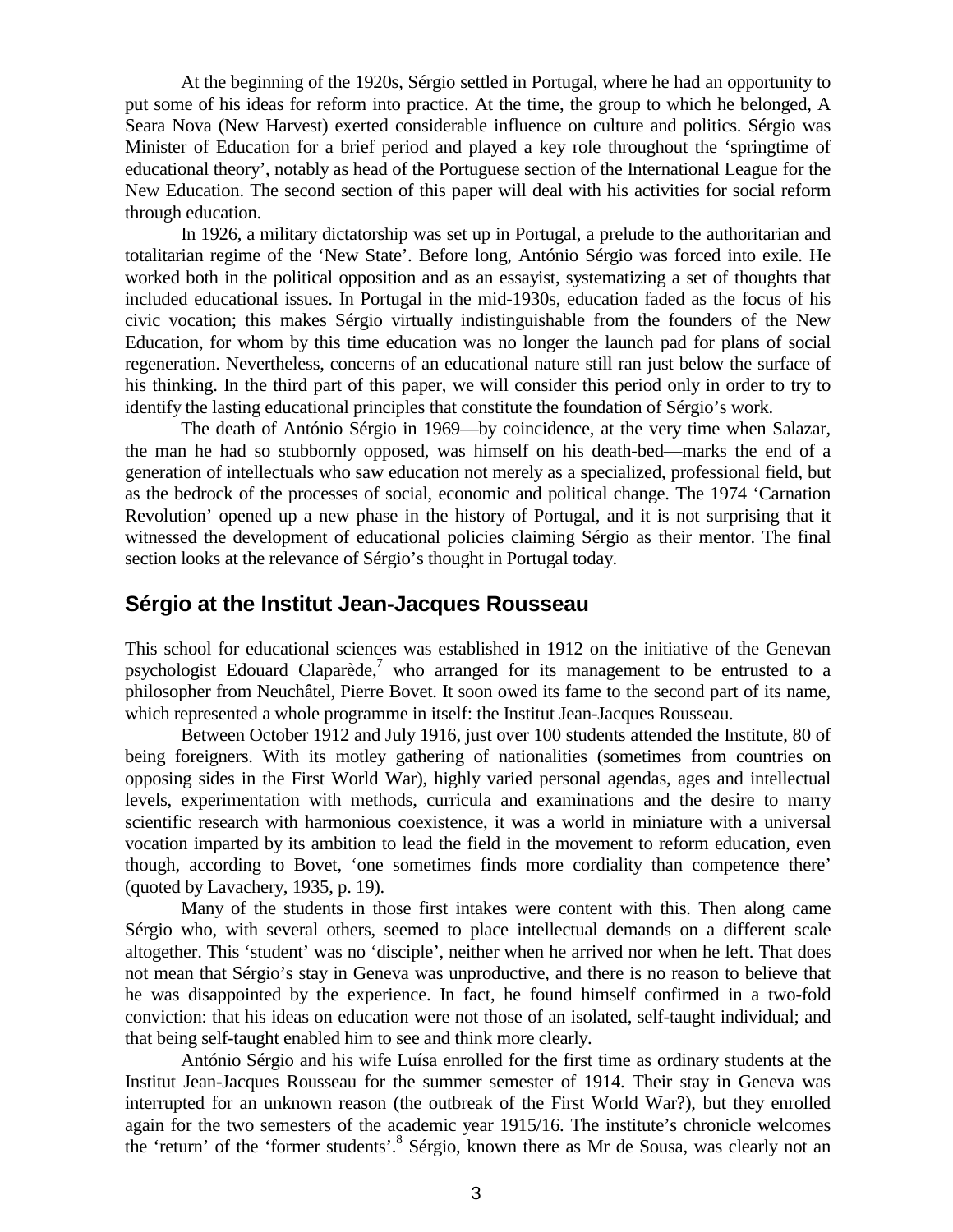obscure individual and there is no doubt that he made an impression: on 20 November 1915, he was elected president for the winter semester of the institute's teacher/student association. The proceedings of the association map out his career in this position: the strong impression that Sérgio made on the institute's director was apparent when, in 1932, the latter reported on the establishment's first twenty years. Recalling 'the mature students smiling condescendingly on the rather frivolous antics of the young', he includes in the former category 'a sometime officer in the Portuguese Navy' (Bovet, 1932, p. 191).

One of the most noteworthy impressions left by Sérgio in Geneva is the way in which he threw himself into an exercise which Claparède considered particularly important: writing an autobiography in the students' *Livre d'or* [Visitor's Book]. Claparède stressed the role that the institute he had founded should play as a centre of enlightenment and information. He believed that it should therefore be at the heart of a network through which one could trace the gradual expansion of the educational movement and the initiatives of those who were a part of it. Where did the students come from? Who were they? What would happen to them afterwards?

Sérgio found the idea not uninteresting, receptive as he probably was to its organizing and 'political' intent. Perhaps, too, he found some pleasure in putting himself seriously to the test and giving a lesson of sorts to his peers and even his teachers: 'I will write what could be a document for the educator. I would have found this book most interesting if my predecessors had done the same.'

In fact, when Sérgio wrote his autobiography, there were about ten curricula vitae in the book, but none longer than twenty lines nor set out to be anything more than a list of professional activities, a record of a series of events or an admission that the writer lacked any teaching experience to speak of. It is not surprising that Sérgio's contribution should have made a strong impression on the other students and served as both a catalyst and an example. Intended as a model, his entry did indeed serve that purpose.

First of all, several later autobiographies were based on Sérgio's. His own text was not really very original (parents, childhood, first steps in learning, relations with those around him, discovery of the world, experience of school, formative reading, choice of direction, etc.), but it was well in line with the spirit of the institute. He balanced commitment and detachment in a way that must have rung true in an intellectual environment which was both 'emotional' and science-oriented. On the strength of his own experiences, he put forward a critique of academic habits as if it were self-evident. The other influence exerted by the autobiography is possibly to have encouraged not straightforward imitation but emulation, the desire to equal his achievements, but without producing a carbon copy.

This effect of being a 'model' or 'counter-model' may have acted over the years on new students, who always browsed through the *Livre d'or* before starting to write themselves. Probably one of the autobiography's self-formative effects was that it allowed Sérgio to take stock of his own past and identify the main influences on his intellectual development. In that sense the stay in Geneva must have been an opportunity for him to redefine his position, or at the very least to confirm his identity as an 'educationist'. Here are some passages from the autobiography:

Raised in a very easy-going family, I do not think that I was ever scolded or beaten. My father treated me almost like a brother; I was his companion; the people around him imitated him in that, and treated me like a little man. This was not a deliberate method or system or intention of my father's. The freedom was great, but the lack of purpose had two disadvantages: no treatment or physical education to counteract the ravages of the very unhealthy climate of Portuguese Congo; later, when I reached the age of great intellectual and emotional upheavals (18 to 21), he did not understand me very well and I did not find him to be the ideal companion he could have been. [...] I spent one year at the Polytechnic and then entered the Naval Academy. The years there (between the ages of 18 and 21) were my very exciting—*Sturm und Drang* period. My taste for mathematics was succeeded by a taste for philosophy, literature and art. This change corresponds to a change in attitude towards my profession, particularly towards the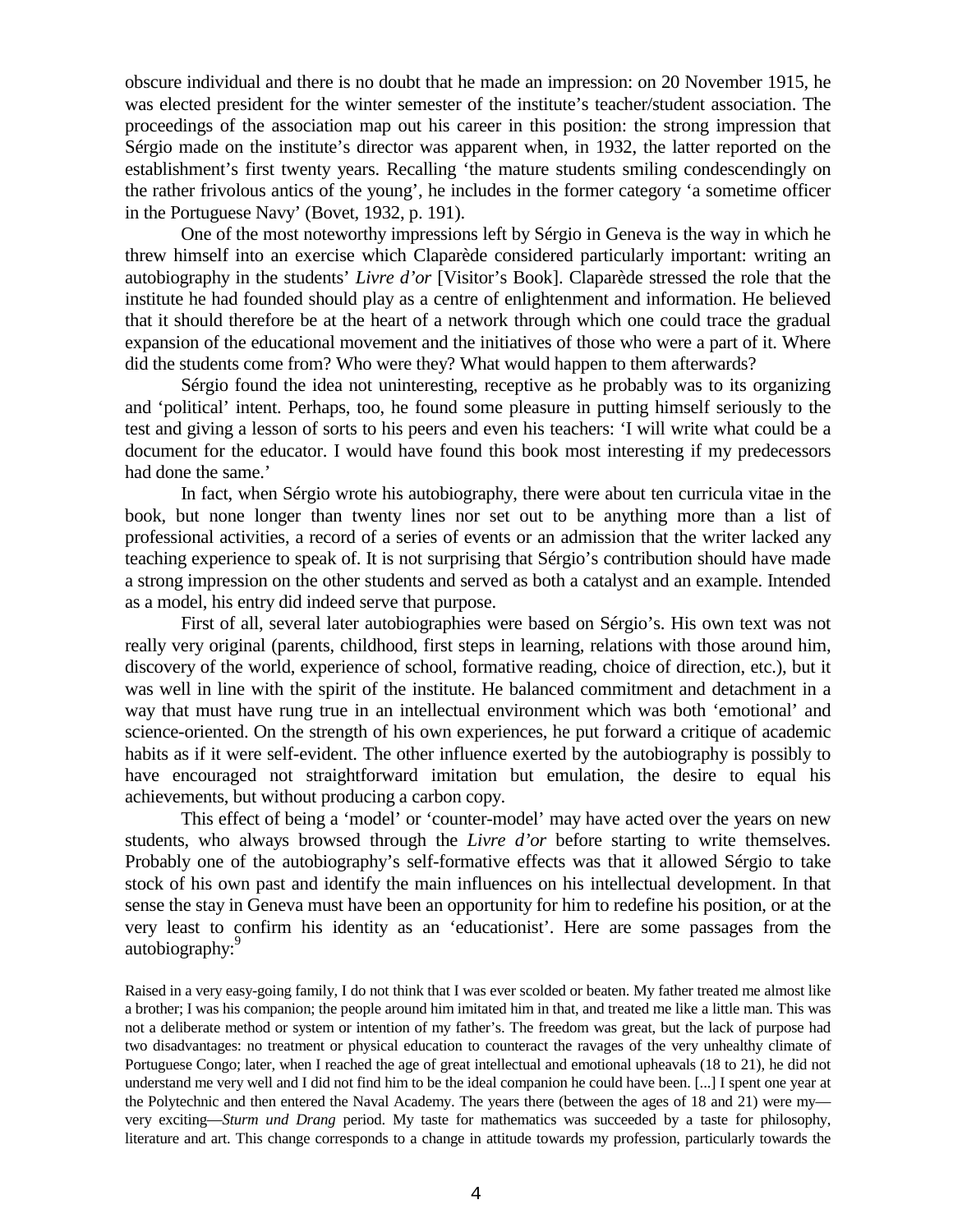long, stultifying sojourns in African ports. At that time (aged 19-26) I read at random, Descartes, Pascal, Leibnitz, Berkeley, Kant, Schopenhauer, Comte, Taine, John Stuart Mill, Spencer, Guyau, Fouillée; the French classics (Montaigne, Ronsard, Corneille, Racine, Bossuet, Molière, Rousseau, Buffon, Montesquieu), modern French poets, Hugo, Lamartine, Musset, Leconte de Lisle, Sully Prudhomme, Heredia; Cervantes and the Spanish tragedies as well as the modern poet Zorrilla; the English, especially Shelley; a few Italians and, of course, the Portuguese. [...] Political and social events in my own country awoke in me an interest in social and historical affairs; my thinking led me to despise the solutions of party politics or vote-catching (which in fact have never interested me and whose procedures I find outrageous) and to acknowledge the value of educational factors (in the family, in the work community and in school). [...] I think that this work (where I am in contact with Anglo-Saxons) has given me a fairly accurate sense of social realities and social needs that I have found to be quite often missing in teachers of young people, even when they are first-rate teachers, trainers and psychologists; in my view they have not seen enough of the world of work in factories, offices, banks, industry, trade and manual occupations. These are vantage points on modern *life*, where we should do well to position ourselves, since what is demanded (repeatedly these days, and quite rightly, too) is education *for life*.

A further indication of Sérgio's impact at the institute is that he was among the few students who had work published during their 'school-days' in its journal, *L'intermédiaire des éducateurs* [The Educators' Go-between]. A first piece appeared in January-March 1916, using the title of a study by Claparède which had come out in April-May 1915, *Droite et gauche* [Right and Left], in which he had put forward an equation designed to calculate the 'coefficient of symmetry': Sérgio criticized its mathematical validity and modified the formula. By publishing this correction, whereby the student debated on equal terms with the teacher, the institute lived up to its principles; the 'autonomous' authority of Sérgio certainly gained by it. In June-July of the same year, the journal published a note by Sérgio, *Research on the Imagination*, in which he seems just as comfortable in the clinical domain this time, because of this issue is the interpretation of 'ink blots'. In the same frame of mind that led him to criticize Claparède, Sérgio proposed improving on research carried out by several students under the direction of Aline Giroud. Sérgio appears therefore to have had the ear of the institute's researcher-lecturers, who seem to have set great store by his opinions. He took their work seriously but did not hesitate to respond to it, his own ideas being stimulated by those of others. That was perhaps the main advantage gained from his time in Geneva, where he found the time and place for a genuine dialogue among equals and an exchange in which he could both give and receive.

António Sérgio always showed consideration for his teachers in Geneva, as his private correspondence shows: 'I went there [Geneva] because of the recently established Institut Jean-Jacques Rousseau (School of Educational Sciences). For the moment it is operating in very modest circumstances, but the teachers are first rate'.<sup>10</sup> Furthermore, Sérgio often praised the institute's teachers in public. His favourite was Claparède, whose scientific authority he invoked when claiming that he himself had a scientific, and not exclusively literary, background: 'I was bound by firm bonds of friendship to real scientists (as eminent as Paul Langevin and Edouard Claparède), who always talked to me as to someone who had an essentially scientific frame of mind' (1950, p. 45).

However, apart from this personal respect, António Sérgio maintained a certain distance with regard to the Institut Jean-Jacques Rousseau. In some letters he even hinted that he had only gone to Geneva to accompany his wife;<sup>11</sup> This would be typical of Sérgio, who was often secretive about the real influences on him. Another letter to Claparède, $^{12}$  recommending a relative to him, shows more politeness than open warmth. It makes no allusion to Sérgio's attendance at the institute, adding to the impression that for him this brief episode in his life was not exactly 'unforgettable'.

We shall nevertheless be able to demonstrate that the years 1914–16 were the crucial seedtime of Sérgio's educational theory. It was in Geneva that he learnt his 'educational lessons'.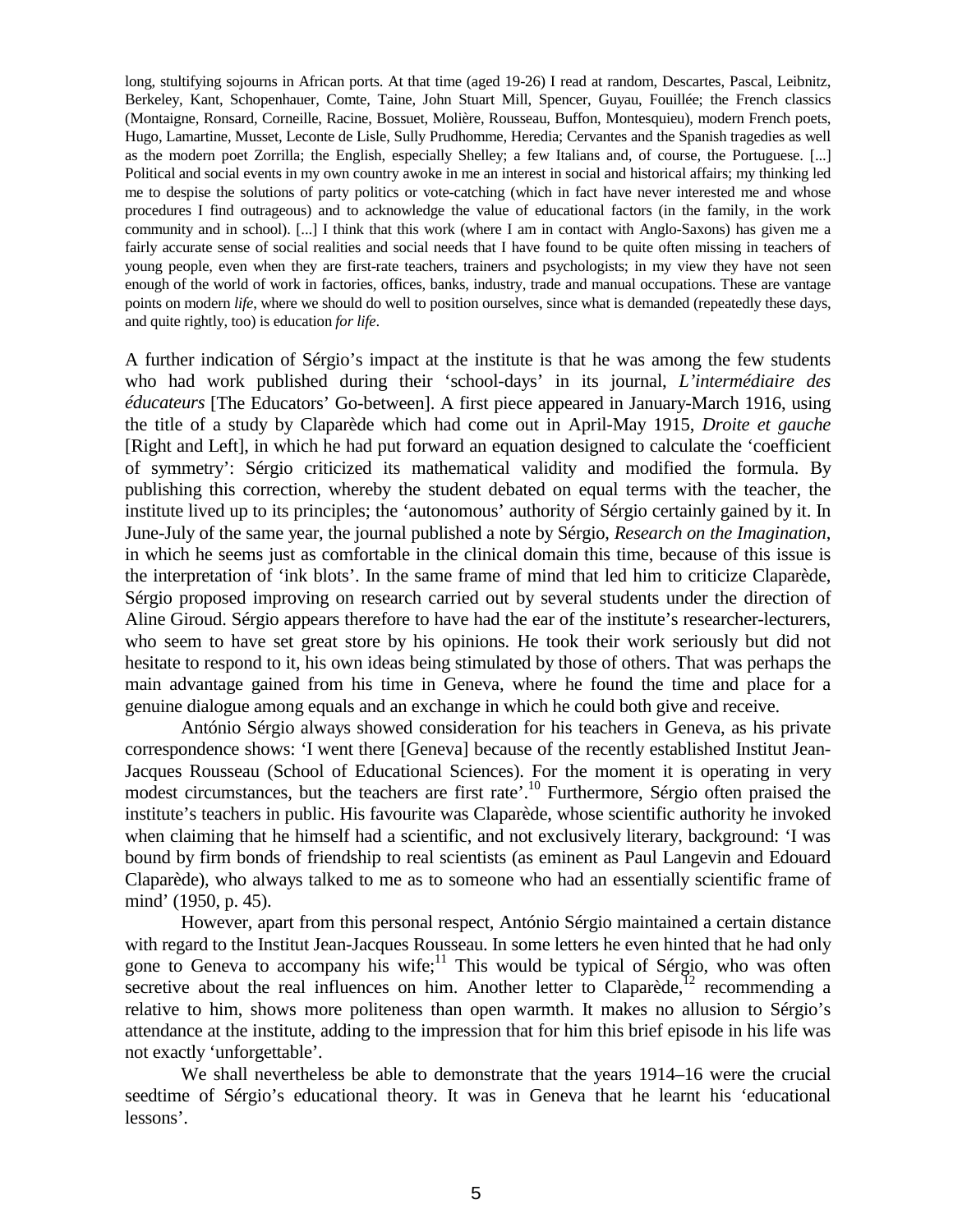# **From educational theory to reform**

António Sérgio first went into action in the civic arena, motivated by an obsessive concern for the rebirth of Portugal. This was not a backward-looking attitude, but reflected the need to carry out a constructive revolution. Education was central to that agenda. One of his main works, published in the last year of the First World War, is actually entitled *Education as a Factor in National Renewal*<sup>13</sup> and which states:

The New Education must be seen as a function which, in close symbiosis with other functions, resolutely contributes with all the others to Portuguese renewal; the reformed school of the future should influence adults—and not only children—in a spirit of solidarity, co-operation and tolerance, as the focal point of society that it ought to be; the science of education should be seen as a tool of life in society; the school itself should be, in the strongest sense of the word, a society; and at all times the teacher should feel like a warrior fighting to reform the nation' (1918*a*, p. 8).

Sérgio's stay in Geneva served only to strengthen this attitude, which seemed to be motivated by an almost limitless belief in the potential of education to transform. It was from this Swiss city that the Education Library was run, founded by the civic movement Portuguese Renaissance, which tried to mobilize 'everyone of good faith in the work of educational propaganda'. A quote from Condorcet, used as an epigraph for the founding document, sets the tone of the project: 'the art of raising children is closely linked to the art of governing people. The science of education becomes a branch of politics, *or rather it is the whole of politics.'*

The aim of reform is at the heart of Sérgio's 'social theory of education'. For him, education is a vital commitment of the individual and of the community. The country's 'radical therapy' should be sought in an educational theory of work and in the reform of the Portuguese school system with productive work as the driving force. There are two arguments constantly present in Sérgio's educational writings: the need to prepare a governing elite, and the urgency of replacing bookish and formalist education with a school geared to work.

In 1918, Sérgio became the leader of a new civic movement that gave him an opportunity to present the outline of a national policy. The section on education reflects the influence of the Geneva circles and the ideas that were in fashion at the time in the New Education: 'a school for productive work'; education centred on the experience and spontaneous activity of the schoolchild; teacher training carried out according to new methods of educational theory and child psychology; the establishment of agricultural high schools; the opening of a 'new school' in the countryside (modelled on Abbotsholme, Bedales, Odenwald); civic education and self-government, etc. (1918*b*).<sup>14</sup>

While it is true that these ideas are difficult to put into practice in a real school, the postwar social and political situation was nevertheless conducive to radical change in the education system as a whole. In Portugal, as indeed in most countries of Europe and on the American continent as well, the 1920s were the 'heyday' of education and educational theory. Completely absorbed in his reforming activities, Sérgio rejoined Faria de Vasconcelos, back from Latin America, in the group A Seara Nova.

Faria de Vasconcelos is, without a doubt, the most well known Portuguese educationist in international education circles. His work, *A New School in Belgium* (1915), is one of the first systematic descriptions of a typical 'new school'.<sup>15</sup> World War I put an end to the experiment of the New School of Bierges-les-Wawre, forcing Faria de Vasconcelos to seek refuge with Adolphe Ferrière. In Geneva, he gave a series of lectures, warmly welcomed by *L'intermédiaire des éducateurs* (No. 31-33, 1915, p. 24) which also hailed the publication of his book: 'Mr Faria takes his place with dignity in the ranks of Decroly, Dewey, Förster and Montessori'. After his brief stay in Geneva, Faria de Vasconcelos left for Cuba and Bolivia where, with the support of Claparède and Ferrière, he devoted himself to spreading the ideas of the New Education.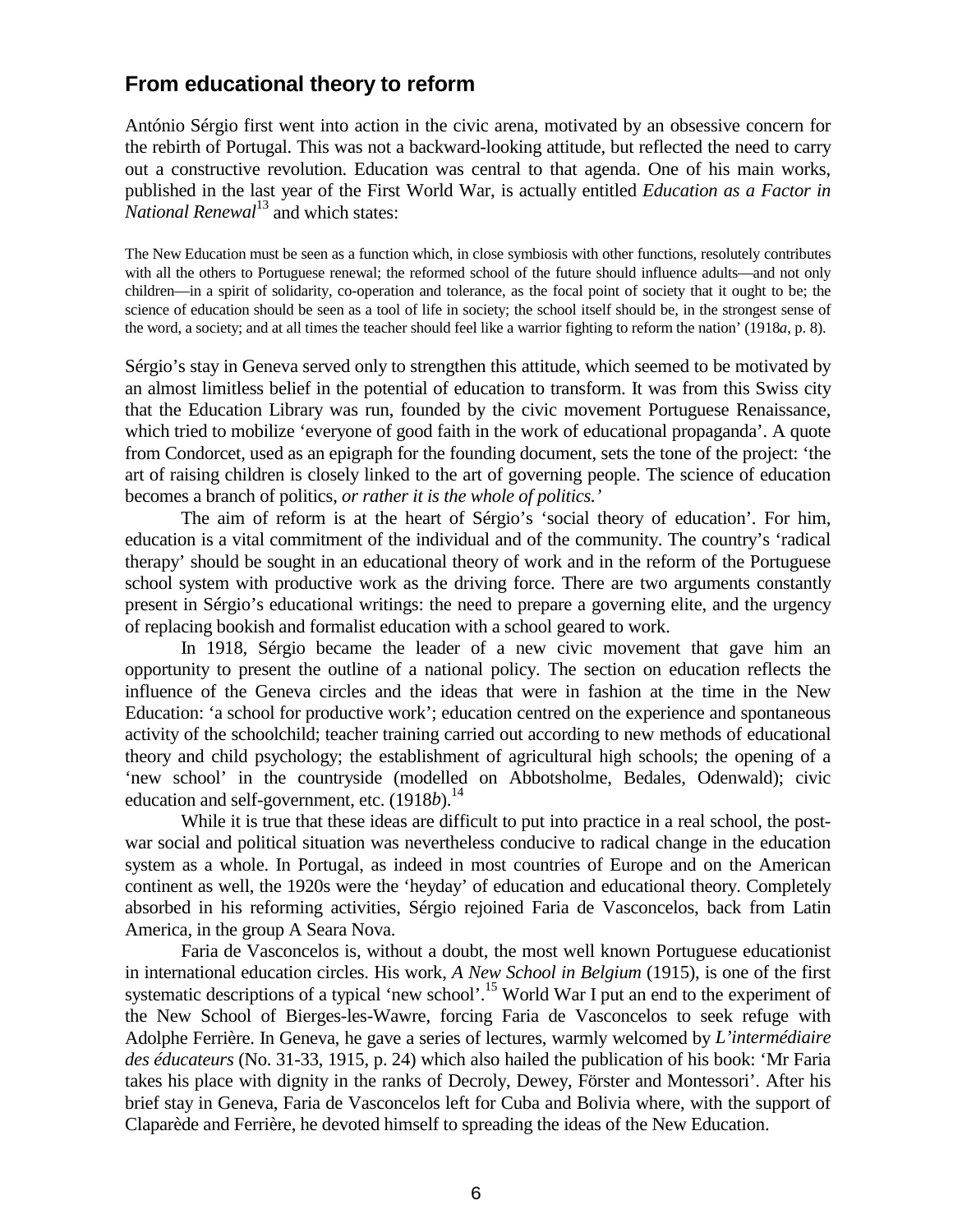In 1923, António Sérgio and Faria de Vasconcelos met again to discuss a plan for educational reform, which marked the zenith of liberal thinking in Portugal and the culmination of all the efforts to overhaul education carried out in the transition from the nineteenth to the twentieth century. The First Republic (1910–26), parliamentary and democratic, was going through a difficult time and their plan was the most daring and innovative attempt to reorganize Portuguese education.

The preamble attempts to justify the plan by referring to the aftermath of war, 'which has highlighted the pressing need, in all fields, for a new definition of the requirements of life and a further adjustment of social bodies'. It goes on to lay down the plan's major lines of emphasis: after describing the state of education in Portugal, it makes a set of proposals that bear the unmistakable stamp of New Education ideas. Towards the end, there is this far-sighted injunction:

There is undeniable and overwhelming evidence that we cannot possibly continue as we are, for otherwise we risk national suicide. We react either energetically and salvation is possible, or we continue with the same unthinking, passive and conformist attitude, and we are lost (*Reforma de Educação*, 1923).

Given the task of publicizing the reform plan, Sérgio made several public statements. Here are two of the six points he made:

The new plan follows the principles of modern educational theory, whereas the current law damages children's development in several respects. [...] The reforms are democratic in the noblest sense of the word, liberal and modern. They set up school bodies adapted to democracy; they establish civic education through the method of selfgovernment; and they pay particular attention to the technical education of the people, and to people's universities' (1923, pp. 12–20).

Despite the backing of educationists and teachers, the political instability at that time prevented the reforms from being implemented. It was the swan song of republican educational theory. Soon afterwards, the 1926 military coup ushered in a retrogressive and educationally conservative dictatorship. Previously, Sérgio had had an opportunity to be a cabinet minister, holding the education portfolio on behalf of A Seara Nova, but the episode, which lasted less than three months (18 December 1923 to 28 February 1924) was not a particularly happy one. This was because the necessary political conditions had not all been met—or it had not been possible to determine the best governmental course of action—to implement the plan to change the structure of Portuguese education. The only gain that could be put down to Sérgio was the creation of a Council to Promote Education; but it must be admitted that the outcome was rather insubstantial:

In my opinion, the principal agent for a genuine reform of public education in the country must be the Council to Promote Education, which grants foreign study bursaries and which sets up and manages pilot, or experimental, schools at the nursery, primary, secondary and higher levels. [...] Why did I accept the post of minister? In order to establish the Council; there was no other reason. I do not think I possess the talents of a politician and have no inclination at all for that profession (1934, p. 3–7).

After 1926, the generation of New Education intellectuals became totally disillusioned about the possibility of far-reaching change to the education system. The First Republic had committed itself to 'shaping a new individual'; the disenchantment was as deep as the ambition had been lofty. At a distance of more than a century, the words of F. Guizot seem also to predict what happened in Portugal:

In the midst of revolutionary turmoil, all these plans, all these dreams, generous, dangerous and puerile by turns, came to naught. [...] We had promised to ourselves, and had been promised, much; nothing was done. Illusions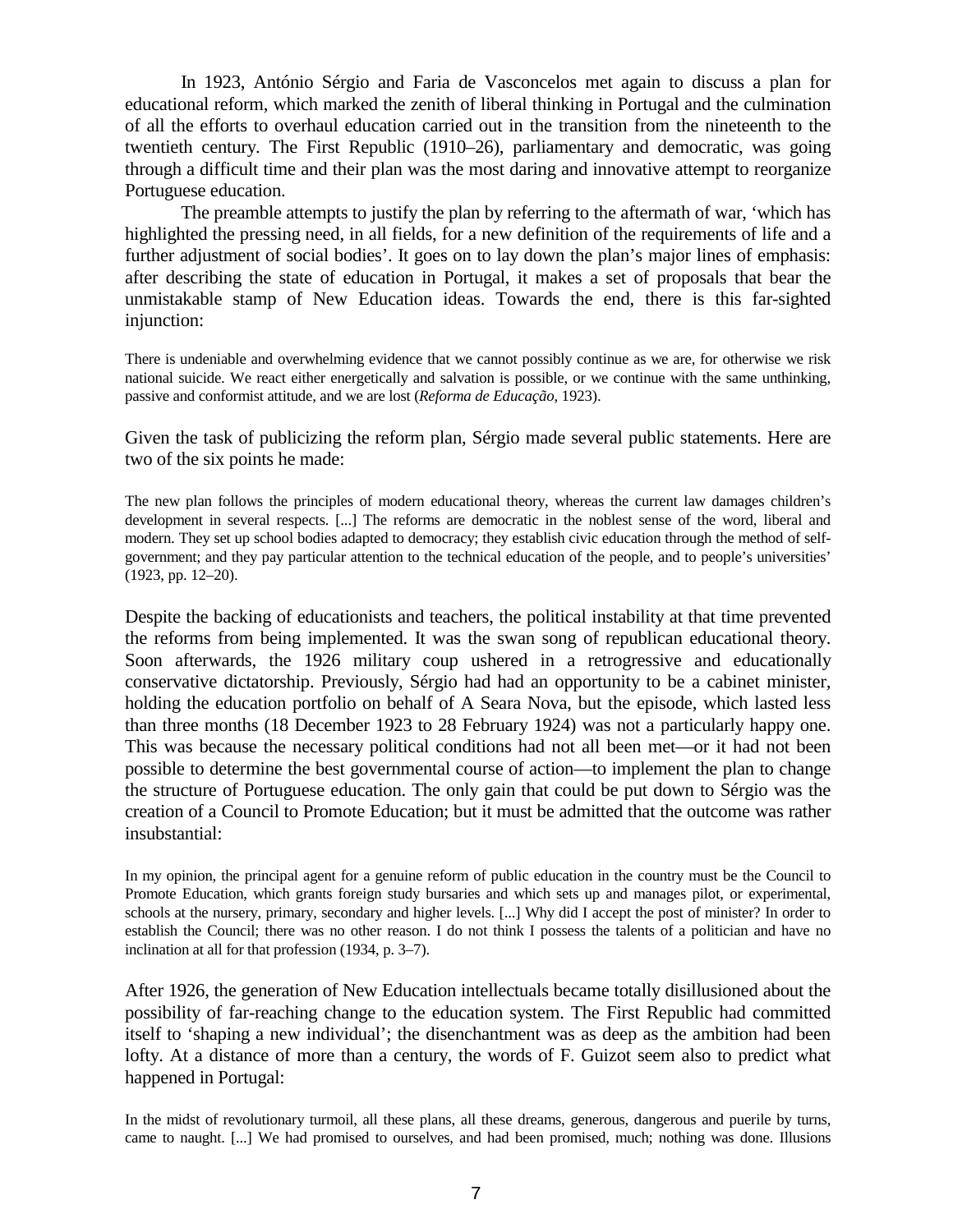lingered over ruins (quoted by Baczko, 1980, p. 90).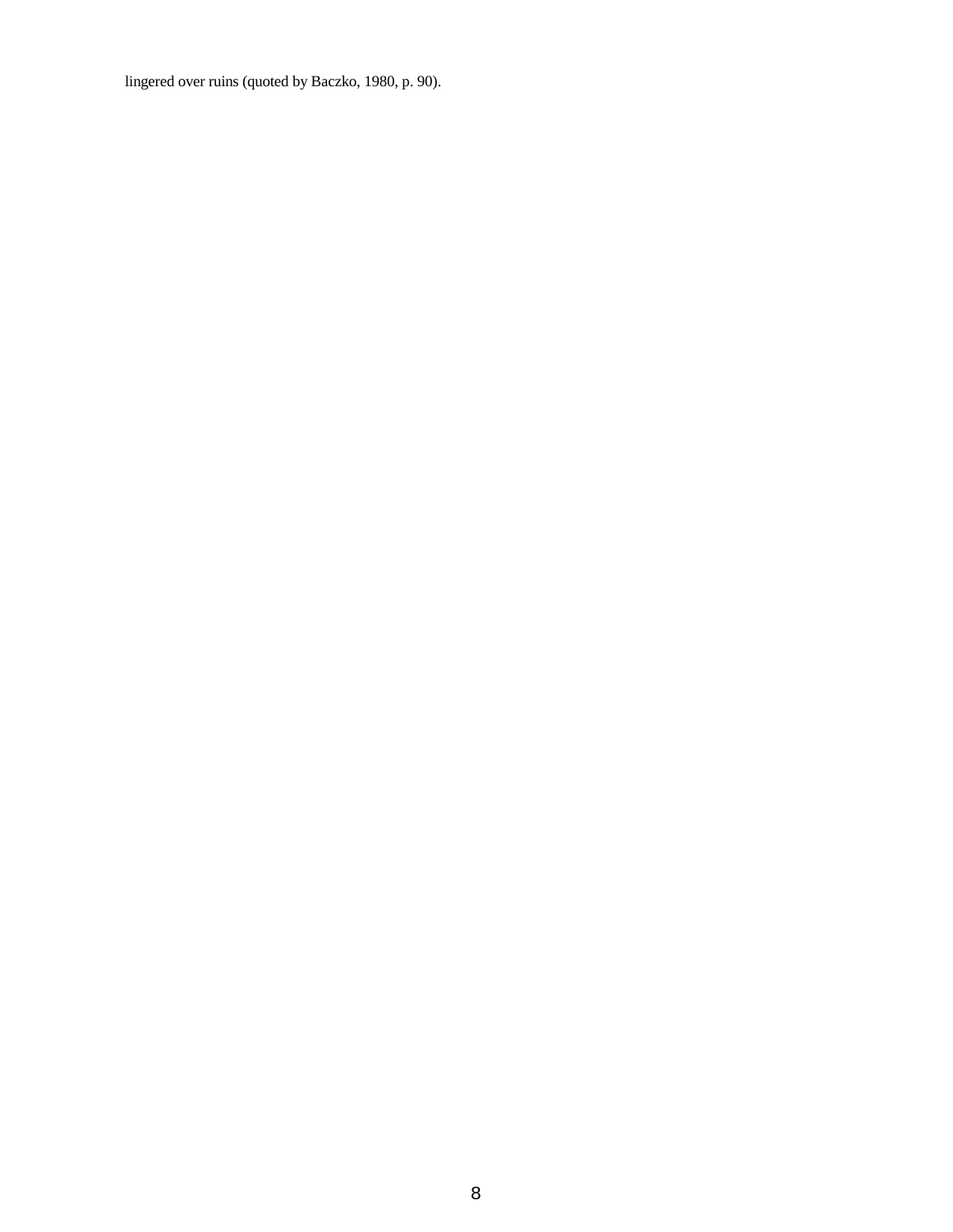Gradually, the reforming educationists determined to engage in action that was closer to everyday life and less directed towards social change. Teacher-training colleges were the places where the new ideas on education prospered, because the men and women there were still convinced that the priority was and always would be to train an educational elite: 'Do not fail to compile a register of young people with a marked pedagogical bent, on whom we can rely for the pilot schools of the future'; 'We must set up a register of former students of teacher-training colleges who believe in the cause, for they are the ones who should go abroad (Institut Rousseau, Decroly, Montessori, etc.)'.<sup>16</sup>

The journal *Educação social* [Social Education] (1924-27) became the mouthpiece of the Portuguese section of the International League for the New Education. On Adolphe Ferrière's suggestion, its management was taken over in 1927 by António Sérgio, who was still in voluntary exile in Paris (Nóvoa, 1987). In the preface to the Portuguese edition of *Transformons l'école* [Let's Change the School] and in a series of articles published in the newspaper *Le Volontaire* [The Volunteer], Sérgio did not hide his hopes of a political reversal, and returned to educational activism:

Since the idea of freedom is one of the cornerstones of all modern educational theory, it is not only on the strength of philosophical beliefs or political ideals that I am speaking to you today from exile, but also in my capacity as an educationist. It is an exile which is an integral part of the consistent work of a moralist (1928, p. 8).

It should be added that, in Italy and Spain, the dictatorship could remain in power without too much difficulty, whereas in Portugal the liberal tendencies of our people mean that it meets with resistance on a daily basis, despite the appalling violence of its conduct. It is in Portugal that the fight for freedom is now most intense and dramatic; in Portugal that it is meaningful and fine (1929*b*, p. 2).

Sérgio was wrong, however, about the longevity of the regime: Salazar's New State endured for half a century, and the situation became intolerable for the reforming educationists. Adolphe Ferrière realized this as early as 1930 and, during a trip to Portugal, played a decisive role in shaking up the Portuguese New Education group: people close to the nationalist and conservative regime took the places of António Sérgio and his friends, thus marking the end of an educational movement open to the outside world which had built up the most significant contribution to teaching in the history of education in Portugal.

Sérgio gradually distanced himself from educational affairs as he committed himself to political and cultural battles and to the spread of the co-operative movement, which was from then on the focus of his thought. Although he continued to describe himself as an educationist and to write about education—it is obvious that his civic campaigns and his moves for reform placed emphasis on other fields. It was, however, his 'social theory of education' that exerted a profound influence over several generations of educators in Portugal.

# **Sérgio's educational motto: 'Work and Autonomy'**

In a late piece of writing, published in 1957, Sérgio recapitulated his main theses on education and teaching, producing a sort of itinerary of his educational thought and writings:

- New processes in children's education, introduced in the preface to *The Montessori Method* by Luísa Sérgio (1915*a*);
- Linking social education to the productive activities of the region, an idea defended in *The Social Role of Students* (1917*a*) and *Letters about Vocational Education* (1916*a*), *inter alia*;
- Studying the history of the country in the light of key economic and social, along the lines suggested in *Observations on History and Educational Theory* (1915*b*);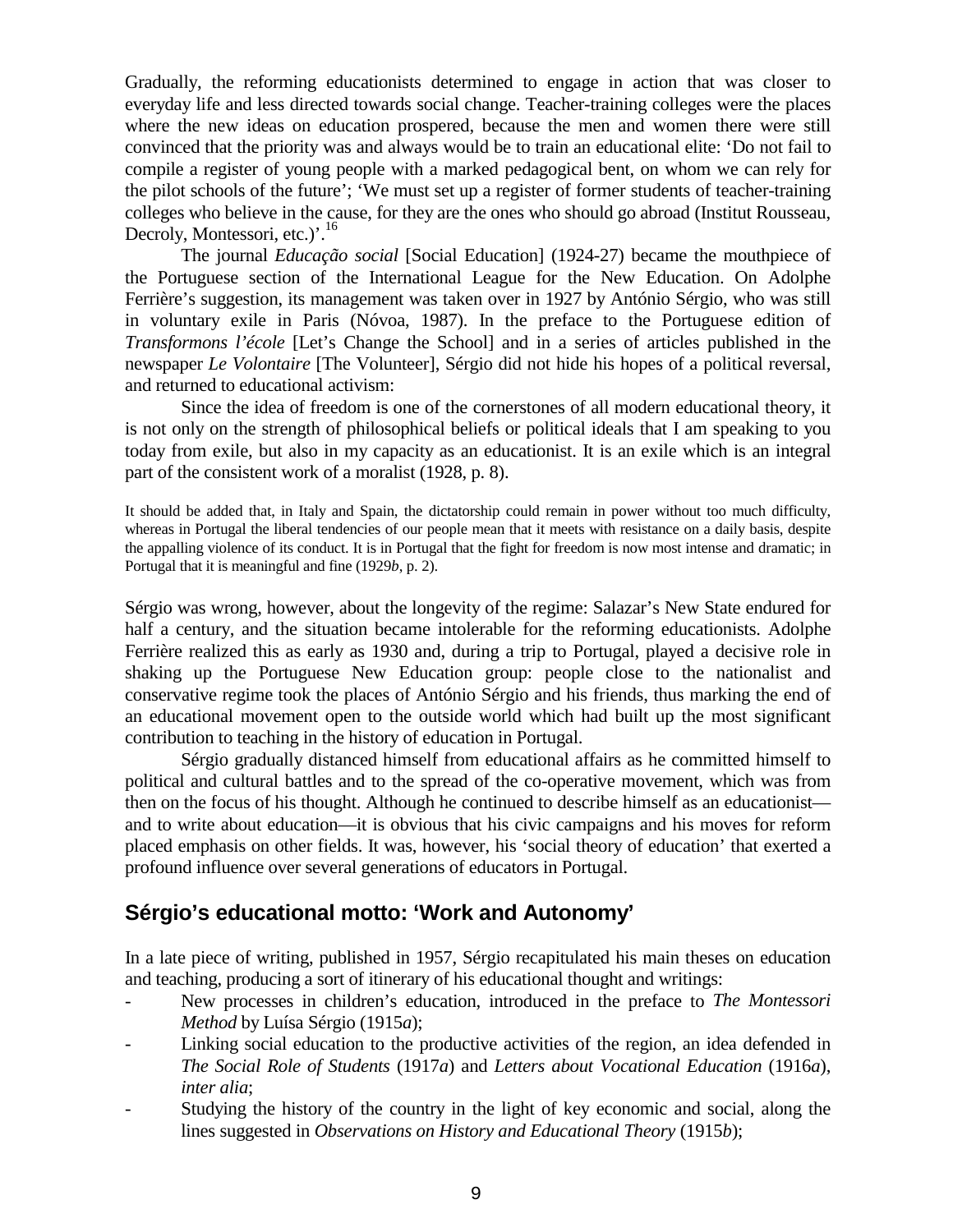- The urgent need to grant foreign study bursaries, as stipulated in *The Problem of the Culture and the Isolation of the Peninsular Nations* (1914);
- Getting rid of rote learning, an argument put forward in *Notions of Zoology* (1917*b*);
- Introducing future citizens to democracy by using methods of political democracy, the central argument of *Civic Education* (1915*c*);
- Reorganizing public education on clearly specified lines, giving priority to post-primary education, a proposal put forward in *Education as a Factor in National Renewal* (1918*a*).

So, in 1957, when tracing the development of his educational thought, Sérgio refers only to writings published between 1914 and 1919. In other words, what he had to say about education had already been expressed at that time, as he was perfectly aware at the age of 70 when he looked back on his work as a whole. The period concerned can even be reduced to the years 1914-16 alone, when he published the founding trilogy of his thought: *Civic Education*, *Observations on History and Educational Theory* and *Letters about Vocational Education*. It is no mere chance that these dates coincide exactly with Sérgio's stay in Geneva: April 1914—July 1916. It was thus in Geneva, the nerve centre of the New Education, that Sérgio drew up his educational agenda.

In 1914, in a letter in which he applied for the post of librarian of the Education Library of the Portuguese Renaissance, Sérgio suggested inserting a book-plate in every book outlining the main points of his plan: 'I should like the labels to bear the words *Work* and *Autonomy*'.17 In the late 1920s, when he took charge of the Educator's Library, the same theme recurs:

Two major aims are imperative for the school of the future: on the one hand, the progressive elimination of social antagonism and the establishment of a just society, the Single School of Work; on the other, the attainment of Freedom at an adult age, through the education of children in a climate of Freedom' (1928, p. 8).

The vindication of a school geared to work appeared very early in Sérgio's educational discourse. For him, it was a matter of ensuring 'the liaison between education and productive activity' (1917*c*). In his view, the school of work was not simply a matter of method, but also a key concept of educational action; hence his riposte to those who accused him of preaching a utilitarian philosophy:

What I have been defending for several years under the name of vocational education is *general* education, nonspecialized, where exercising an activity in society is seen as a *means to an end*, as the *raison d'être* of education: this is education *through* (and not *for the sake of*) vocational activities (1918*b*, p. 215).

Those who accuse me of being a utilitarian when I call for a primary school of Work, and not a primary school of the Alphabet, and a secondary school of Work (social and scientific work) instead of a secondary school for Cramming, show that they have only very old-fashioned ideas of work and workers (1925, p. 65).

The association of education and work would be expanded, according to Sérgio, thanks to the establishment of 'further education' schools, that is, institutions able to give students a comprehensive training with a view to exercising a function in society. In short, he saw 'work as a foundation, a programme and a means: work is the instrument of all progress towards awareness' (1916*a*, p. 35).

The other concept in Sérgio's system is autonomy, which recurs at various stages in his writings: in civic education through self-government, in the introduction of the social dimension into schools, in the conception of the school as a social centre and in the formation of school communities (1917*a*, pp. 26-27). Three arguments underpin the defence of the concept of autonomy:

- Autonomy, like civic education, is learned through practice, never through mere school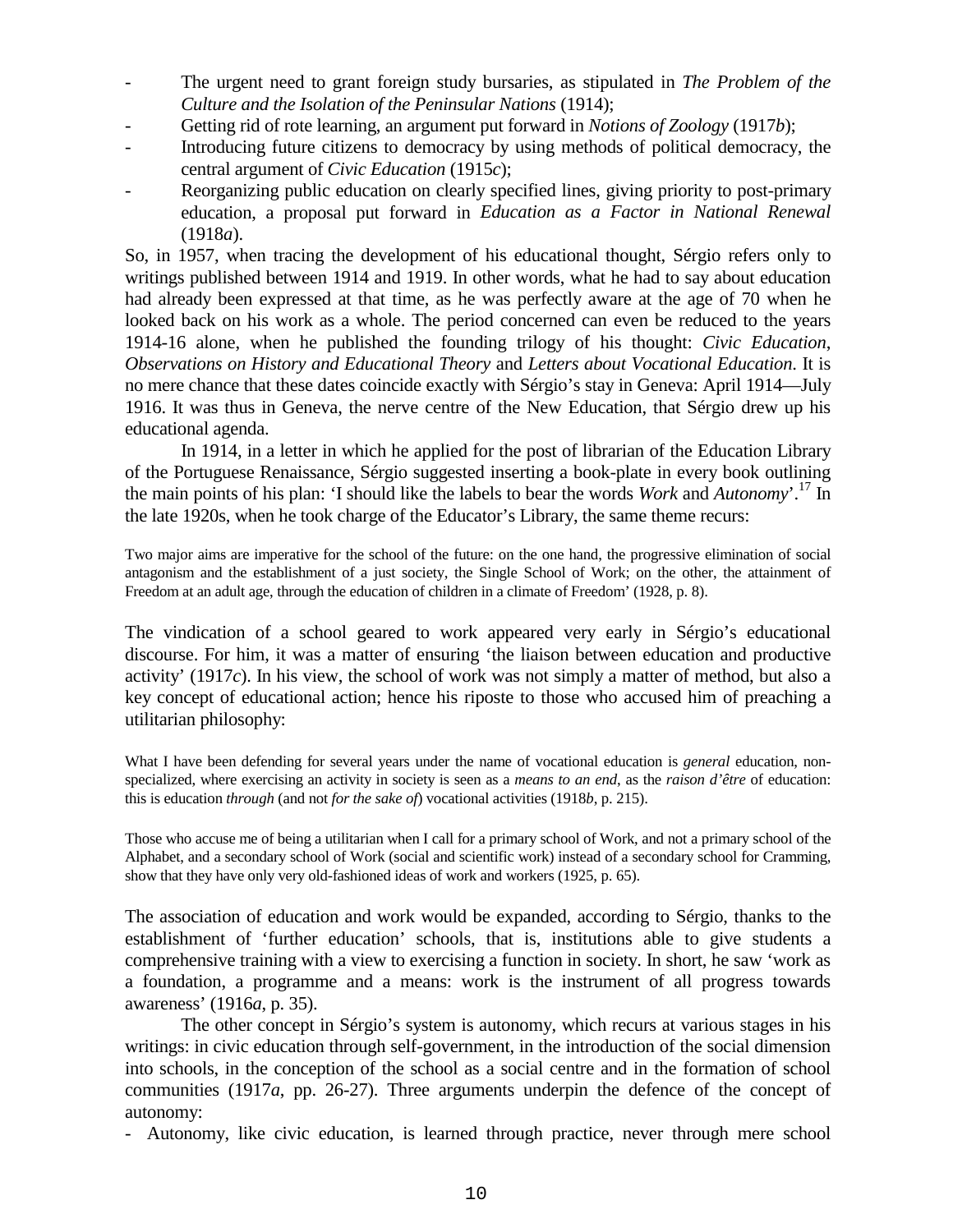attendance or through an academic discipline: 'In that respect, the municipium-school might be called the laboratory for the civics class' (1915*c*, p. 49); the concept of a *municipiumschool* or *school-municipium* refers to the idea of a school that governs itself, running itself according to laws similar to those of civic democracy: a school which prepares its pupils to become citizens;

- action with a view to autonomy 'must be carried out not only in the school environment, through vocational activities and self-government, but also in the world outside' (1917*d*, p. 23);
- in schools, as in society, 'autonomy cannot be granted by leaders: it must be won by those who are led, patiently, day by day' (1917*e*, p. 62).

'Work and autonomy' was a fashionable slogan in the international milieu of the New Education, and Sérgio was strongly influenced by the ideas circulating at the Institut Jean-Jacques Rousseau. The works of Georg Kerschensteiner and John Dewey, rather than those of Claparède and Ferrière, were those which most thoroughly permeated his writings: the German writer taught him the educational value of work and the basics of the *Arbeitsschulen* and *Fortbildungsschulen*, for which he became an ardent propagandist; the American philosopher introduced him to the social dimension of educational work, showing him the importance of democratic experience in the school environment.<sup>18</sup>

Sérgio's educational thought was not, of course, confined to the lines of emphasis just mentioned. In many ways,

Strategic developments of those ideas were what contributed to his writings on education and made his work in the world of education and teaching particularly meaningful. For instance, we could mention:

- Systematic criticism of the shibboleth of the alphabet and debunking of the positive value of academic subjects: 'Teaching in schools can be educational only when the teachers come to understand that physics, chemistry, mathematics, history, the natural sciences, and so on, are mere pretexts or tools' (1939, p. 23);
- The defence of decentralization, based essentially on making professional bodies more accountable: 'In principle and ideally, there should be no state education because official education is unjust, anti-liberal and soporific, and results in a temptation to be tyrannical; but since it does exist, it should be run by a National Education Council elected by teachers' (1916*a*, p. 37);
- Awareness of the fact that educational innovation is an ongoing process and must be practised every day, an idea he illustrates with a sporting metaphor: 'To be good at sport, you must have the patience to train every day; if you do not train every day, you get out of shape; you become weaker and are incapable of winning' (1929*c*, p. 2).

Georg Kerschensteiner and John Dewey indisputably occupy pride of place in António Sérgio's 'educational family' portrait. Other influences also warrant a mention, however: firstly, Maria Montessori, for her methodology, since he did not agree with her philosophical principles ('because the unreliable aspects of the theory did not blight the—excellent—results of the practice, we are probably entitled to ask questions about procedures, as we seek a more cogent and accurate theoretical interpretation than that provided by the author herself' (1915*a*, p. 13)); next, Adolphe Ferrière, from whom he derived his educational activism and most of the characteristics of the active school; lastly, Edouard Claparède, whose theory of the 'functional conception of childhood' he borrowed and extended into the 'functional conception of education' (1940, p. 15). We could add Kilpatrick, Bovet, Decroly, Desmolins, not forgetting the 'founding father' whose work Sérgio subjected to particularly close scrutiny: Jean-Jacques Rousseau. This is the background to António Sérgio's educational philosophy.

Unlike other Portuguese thinkers of the New Education, António Sérgio was never really the creator of innovative educational ideas. His wish to devote himself to education was not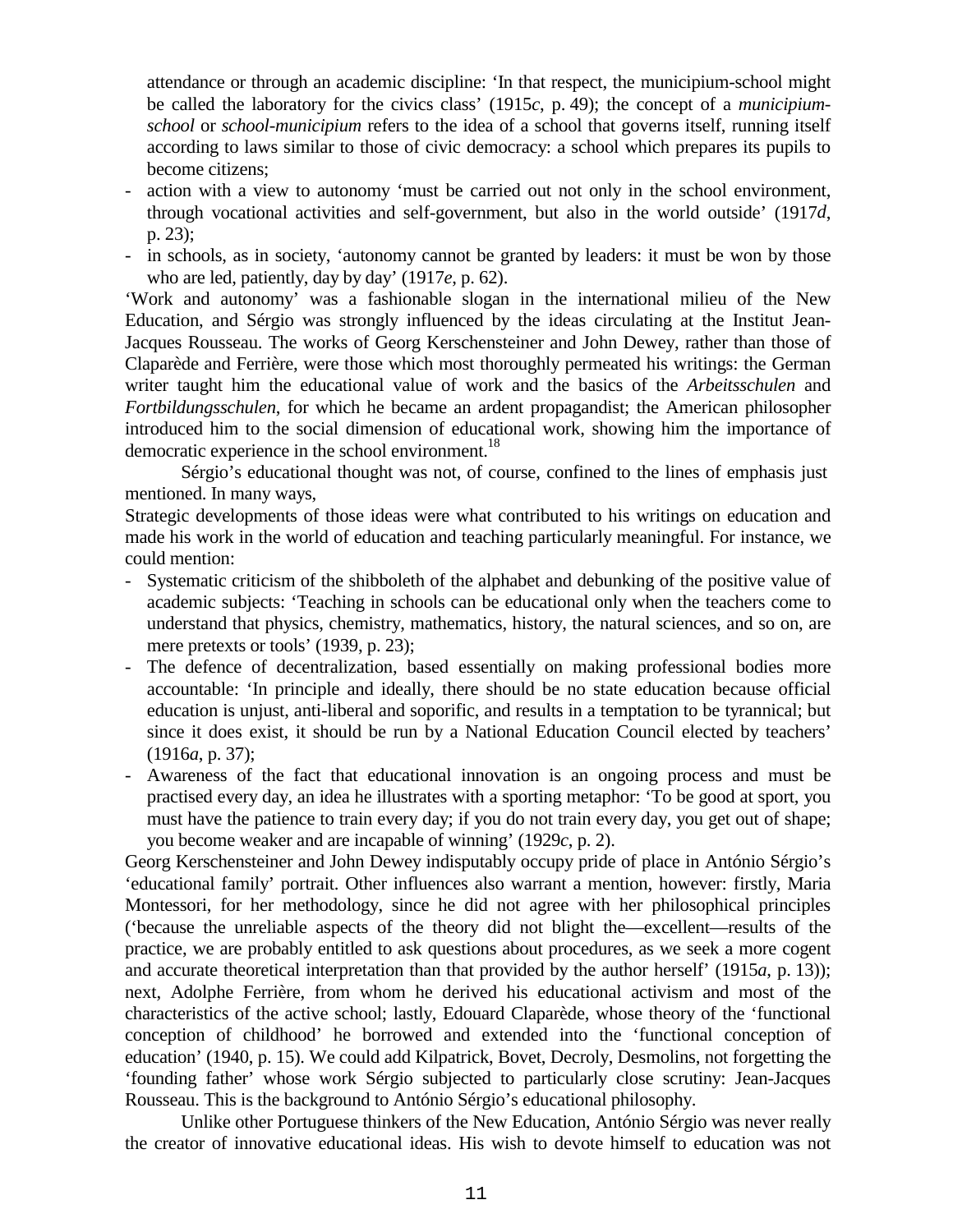granted, and so he was unable to experiment personally with new educational practices and processes. Where education was concerned, António Sérgio was above all an excellent popularizer, a thinker capable of placing 'the education question' in a wider social context and of envisaging the organization of education as part of a cultural and social revolution.

Even though he did not leave an original body of work behind him, Sérgio managed to transplant into Portuguese culture the new ideas that were sprouting up in international centres of education. In the process, he succeeded in placing them in a historical and philosophical perspective and giving a lucid account of Portuguese circumstances. He was able to bring together a lot of different ideas, unite them and confer upon them a social significance that they did not possess when taken in isolation. Did the words he wrote about the *Plagiarisms of Mr Jean-Jacques Rousseau of Geneva on Education* apply to him?:

It is always possible to talk about plagiarism if you look at isolated sentences by any author, and it is impossible to assess the originality of a thinker's doctrine on the basis of a single sentence. The many principles contained in *Emile* are probably to be found in the work of earlier writers; however, it is not the principles that are important, but the new root to which Rousseau attached them, by providing the basis, the organization and the criterion and creating a doctrine out of that which had not been one hitherto (1940, p. 21–22).

Taking this to its logical conclusion, it could almost be said that there is nothing in the educational work of António Sérgio which cannot be found already in that of Kerschensteiner, Dewey or Ferrière. He did, however, create a forceful synthesis, adding a significant bonus: the social dimension of education. This is what gives António Sérgio and his agenda for reform a special place in the history of educational theory in Portugal.

### **The social dimension: relevance and topicality**

In 1974, the 'Carnation Revolution' toppled the authoritarian regime that had held sway for forty-eight years. Suddenly, anything was possible and within the grasp of everyone. Once again education was at the crossroads, with different futures beckoning. In this context, the priority was to change what had to be changed.

It was all too clear that Salazar's New State had erased the memory of the new educational theory of the 1920s. Was it possible to turn to more distant inherited values? No one could ignore the civic action and political battles waged by António Sérgio, and thus his educational theory was rediscovered and it became possible to reconstruct a significant chapter in the history of Portuguese education.

Sérgio's work could indeed be reassessed, because the Portuguese were 'confronted with an inherited project, which was not a mere legacy, and with aspirations rooted in the mists of time' (Godinho, 1984, p. 17). This man had preached a doctrine that could be taken up and used despite the obsolescence of its techniques and methodology; a doctrine whose core remained to be implemented because the school of work had still not replaced that of the alphabet, any more than autonomy had replaced dependence.

Sérgio's 'heritage project' was first of all taken up in a context of civic education through autonomy. The aim was to update the proposal for national renewal through education around the *municipium-school* and the school of work (ibid., p. 6). Not surprisingly, during a revolutionary period, the idea that schoolchildren could organize themselves at school rather like adults did at the municipal level, learning in and by practice to play the social roles of citizenship, was welcomed. It made even greater headway in that it was linked to manual and scientific work and local economic activity. Many of the reforms proposed in Portugal during the 'Carnation Revolution' must be interpreted in that light.

Sérgio's second lesson—and that of the New Education generation—as that it was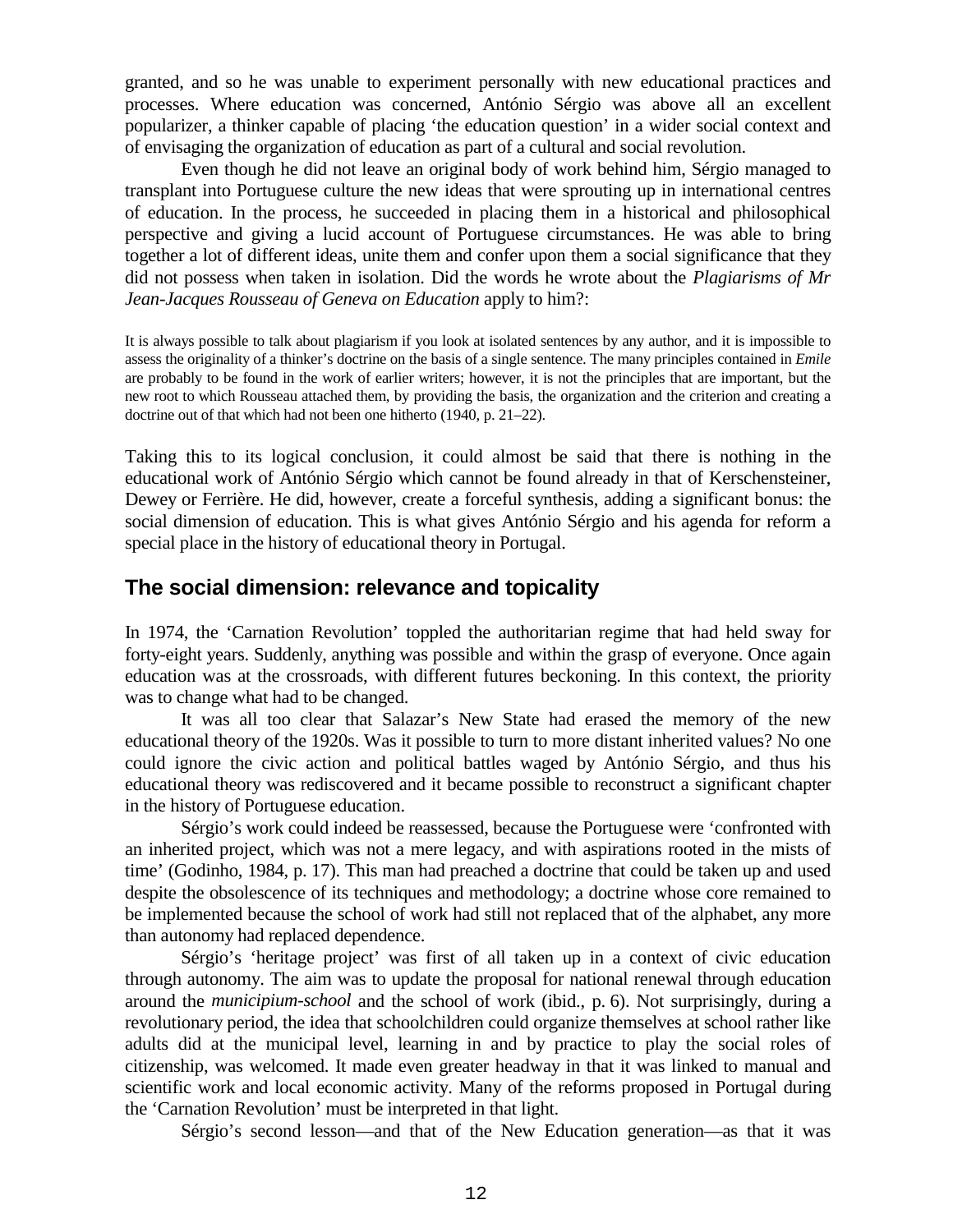crucial to open up the school to the outside world. It is now acknowledged without hesitation that the high points of Portuguese education coincided with periods of new internal and external political openness. Innovation in education occurs only through an ongoing exchange of ideas and experiences. Sérgio understood the importance of mutual enrichment better than anyone did and he put it into practice. By putting a stop to communication and exchange, Salazar's New State sought to stifle a cultural and scientific heritage developed by successive generations of educators. However, the need for change resurfaces even when consciences appear to have been definitively sedated. After 1974, Sérgio's work went constantly hand-in-hand with the renaissance. It is therefore not surprising that, just recently, in response to an invitation from a journal, the President of the Republic referred to the man who 'long dominated civic and educational theory, [who] is still relevant and who can stimulate reflection and debate at a time when the challenge for education, culture and science is a national priority and a prerequisite for Portugal's modernization as a country taking part in the building of Europe' (Soares, 1992, p. 81).

To conclude, let us mention the attention paid to the social dimension of education that is so prominent in Sérgio's thinking: the duty of teachers to know the world as a navigator knows the sea (1918*a*); the appeal to the authorities to solve the problems of 'living stones' before turning to the problems of 'dead stones' (1957); the appeal to educators to raise children's awareness of social and civic issues in the same way that they teach them mathematics (1915*c*). These three injunctions stem from a single belief, which is reaffirmed in each of them: that the main aim of education is not the adaptation of an individual to a particular society, but his or her capacity to contribute to the transformation of that society.

Like Vitorino Magalhães Godinho, we would not claim that Sérgio's work is relevant today because it appears to contain solutions to current problems:

but it is topical because, seen in the context of its time and against the deep backdrop of our history, it raised basic questions about what we are and opened up new perspectives on what we aspire to become. In order to attain that, and among various other forms of action, we can rely on the influence of education, which is indispensable, although we must guide it in such a way as to avoid the pitfalls that Sérgio pointed out [Godinho, 1984, p. 17].

Educational philosophy at the latter end of this century seems to be trapped in existing organizational and intellectual moulds. We are no longer able to think of breaking with the past. Worse still, we are no longer capable of wanting anything else. We are not strong enough to attempt the radicalism that was the very origin of the New Education.

Reading António Sérgio brings us face to face with the poverty of our imagination, our lack of ambition, the impossibility of proposing genuinely innovative solutions. Sérgio knew how to want something and how to want something different. The vitality of his philosophy made it felt by the radical nature of the reforms he advocated. He simply called for a different kind of school, or, failing that, *no school at all*:

Schools were invented in Antiquity, in the days of superstition; they were renewed in the nineteenth century, in the days of superstition about science; now we must alter them, not through a cult of Antiquity or a cult of science, but so as to place real value on human life (1917*b*, p. 11).

#### **Notes**

- 1. Parts of this text reproduce an article written in collaboration with Daniel Hameline based on the transcription of an unpublished work by António Sérgio: his autobiography which appears in the Livre d'or of the Institut Jean-Jacques Rousseau. This article was published in the *Revista crítica de ciências socias* (Coimbra), No. 29, 1990, p. 141–77.
- 2. *António Nóvoa (Portugal)* Ph.D. in educational sciences from the University of Geneva. Professor of the history of education in the Faculties of Psychology and Educational Sciences at the University of Lisbon. Chairman of the Scientific Council of the Institute of Educational Innovations. Recent publications include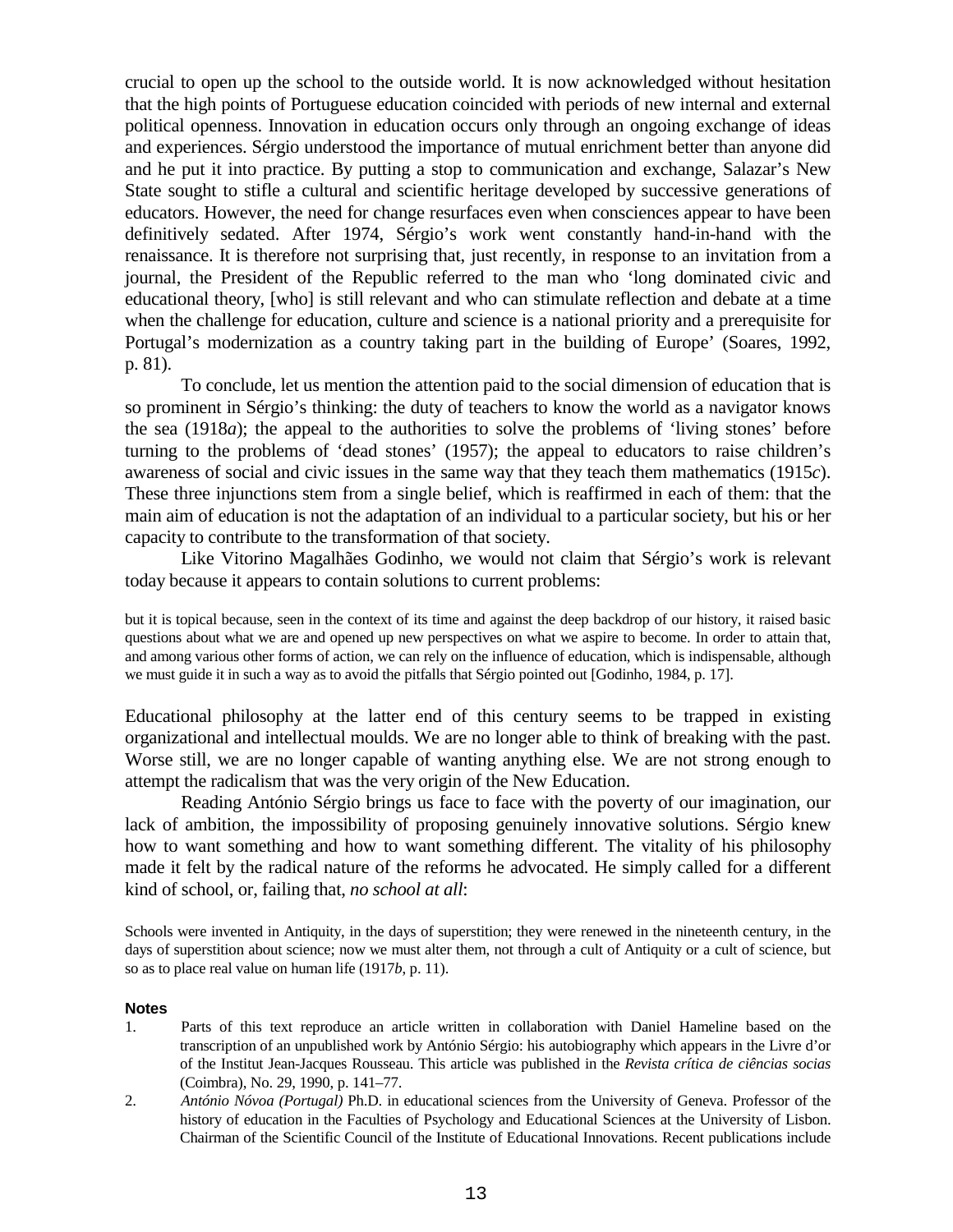Profissão professor [Profession Professor] (1992), As organizações escolares em analise [School Organization under Analysis] (1992) and Repertório analítico da imprensa pedagógica potruguesa (seculos XIX-XX) [An Analytic Directory of the Portuguese Educational Press (nineteenth and twentieth centuries] (1993).

- 3. In this text we will use only the name António Sérgio, by which he is known in Portugal and is also the form he used to sign his work.
- 4. António Sérgio often distinguished between the concepts of *educationist* and *educator* (or teacher): the former was supposed to study educational matters and systematize knowledge in the field; the latter should place his or her art and intuition at the service of the practicalities of education.
- 5. References to works by António Sérgio bear the date only. See below, 'Works by António Sérgio on Education'.
- 6. The *Autobiography* was written in the *Livre d'or* of the Institut Jean-Jacques Rousseau, Geneva, in 1915– 16.
- 7. Profiles of Edouard Claparède and Adolphe Ferrière appear in this series of '100 Thinkers on Education'.
- 8. Chronicle of the Institute, *L'intermédiaire des éducateurs* [The Educators' Go-between], Vol. 4, No. 31– 33, 1915, p. 28.
- 9. In transcribing the text, we have standardized the spelling but otherwise respected the original manuscript (syntax, punctuation, capital letters and so on).
- 10. Letter from António Sérgio to Raul Proença, 1914.
- 11. The following extracts are proof enough: 'I do not know whether I have already told you that my wife has registered at the University and at an institute in Geneva, where she is studying early childhood education' (letter to Álvaro Pinto, May 1914); 'My wife is studying the regular theoretical and practical aspects of educational theory and psychology at Geneva schools, under my guidance' (letter to Manuel da Silva Galo, 17 June 1916).
- 12. Letter to Claparède, 20 August 1925.
- 13. In order to make the text easier to read, the titles of works published by Sérgio in Portuguese have been translated into English. The reader will find the original Portuguese in 'Works by António Sérgio on Education' below.
- 14. Cf. *Pela Grei* [By the People], No. 3, p. 10–11, 1918.
- 15. In the Preface to this work (p. 7–20), Adolphe Ferrière published for the first time the 'thirty characteristic features, taken from the actual experience of New Schools, against which they may be measured, so to speak' (p. 17).
- 16. Unpublished letters from António Sérgio to Álvaro Viana de Lemos (8 November 1927 to 7 February 1930), held in an archive of the Modern School Movement in Lisbon.
- 17. Letter to Álvaro Pinto in 1914 (cf. Fernandes, 1972, p. 31).
- 18. Research in António Sérgio's archives confirms that between 1914 and 1916 he acquired a whole set of books recommended by the institute's professors from the Librairie Eggiman in Geneva. In my own personal library are Sérgio's copies of the main works of, among others, Claparède, Dewey, Ferrière, Kerschensteiner and Montessori, copiously annotated.

#### **References**

- Baczko, B. 1980. Former l'homme nouveau [Training the New Man]. In: *Libre politique-anthropologie-philosophie*, p. 89–132, Paris, Payot. (Petite Bibliothèque Payot, No. 8)
- Bovet, P. 1932. *Vingt ans de vie. L'Institut Jean-Jacques Rousseau de 1912 à 1932* [Twenty Years of Existence: The Institut Jean-Jacques Rousseau from 1912 to 1932]. Neuchâtel; Paris, Delachaux and Niestlé.
- Claparède, E. 1912. Un institut des sciences de l'éducation et les besoins auxquels il répond [An Institute for the Educational Sciences and the Needs which It Satisfies]. *Archives de psychologie* (Geneva), Vol. XII.
- Fernandes, R. *Cartas de António Sérgio a Álvaro Pinto (1911–1919),* p. 13, Lisbon, Edição da Revista Ocidente, 1972.
- Godinho, V. M. 1984. Preface. In: António Sérgio. *Educação cívica*. Lisbon, Ministério da Educação.
- Hameline, D.; Nóvoa, A. 1990. Autobiografia inédita de António Sérgio Escrita aos 32 anos no Livre d'or do Instituto Jean-Jacques Rousseau (Geneva) [Unpublished Autobiography of António Sérgio: Written at the Age of 32 in the 'Livre d'or' of the Institute Jean-Jacques Rousseau (Geneva)]. *Revista crítica de ciências sociais* (Coimbra), No. 29, p. 141–77.
- *L'intermédiaire des éducateurs* (Geneva), No. 31–33, 1915. p. 24.
- Lavachery, J. 1935. L'Institut des sciences de l'éducation de Genève (Institut Jean-Jacques Rousseau) [The Genevan Institute of Educational Sciences (The Institute Jean-Jacques Rousseau)]. *Revue de pédagogie* (Brussels),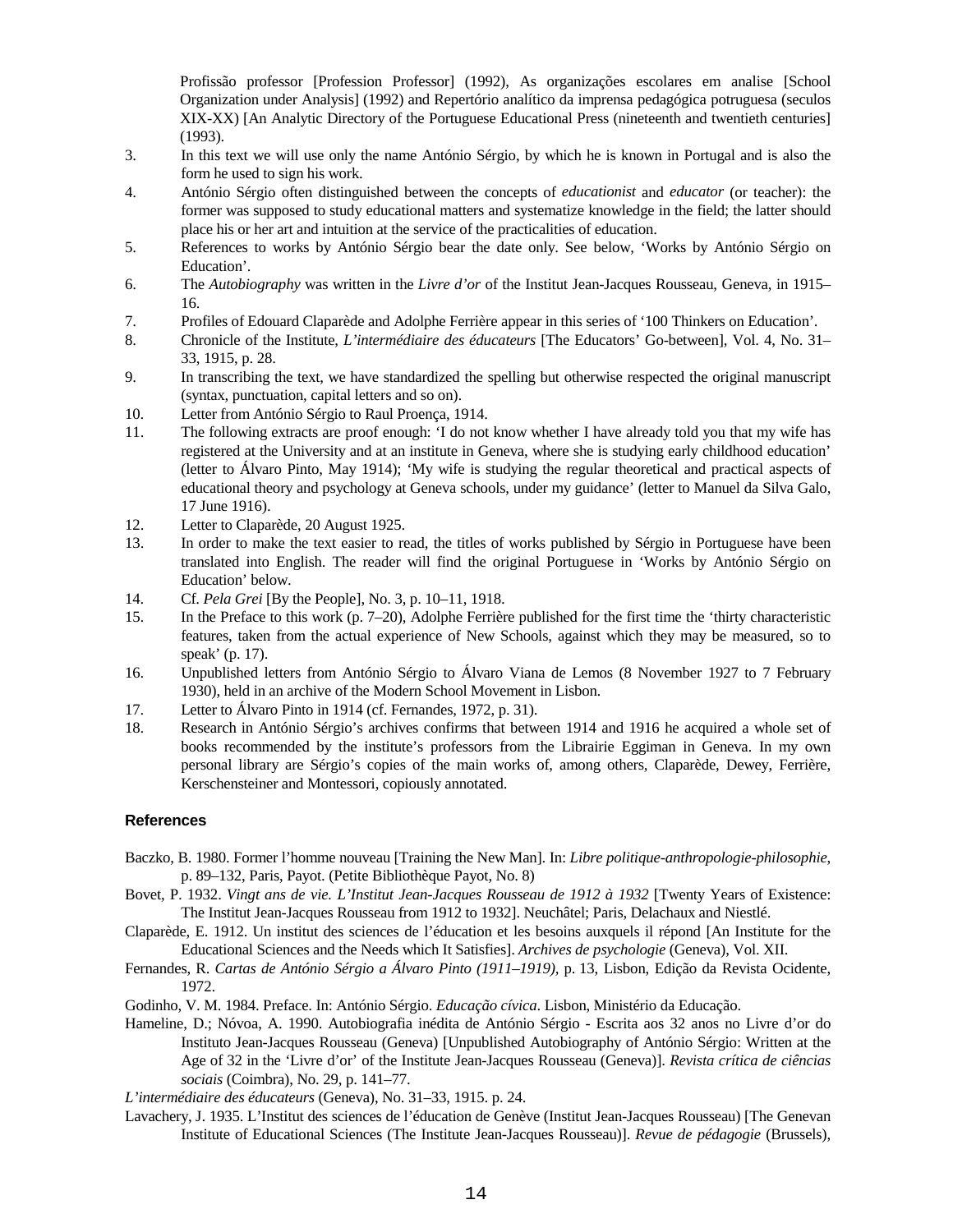No. 9, p. 18–21.

Magalhães-Vilhena, V. 1975. *António Sérgio: o idealismo crítico e a crise da ideologia burguesa* [António Sérgio: Critical Idealism and the Crisis of Republican Ideology]. Lisbon, Cosmos.

Nóvoa, A. 1987. *Le temps des professeurs* [The Era of Teachers]. 2 vols. Lisbon, INIC.

*Reforma de Educacão—Proposta de Lei* [Educational Reform: A Draft Law]. 1923. Lisbon, Imprensa Nacional.

Soares, M. 1992. A escolha de....*Colóquio - Educação e Sociedade* (Lisbon), No. 1, p. 81–89.

Vasconcelos, F. de. *A New School in Belgium*. Neuchâtel, Delachaux et Niestlé, 1915.